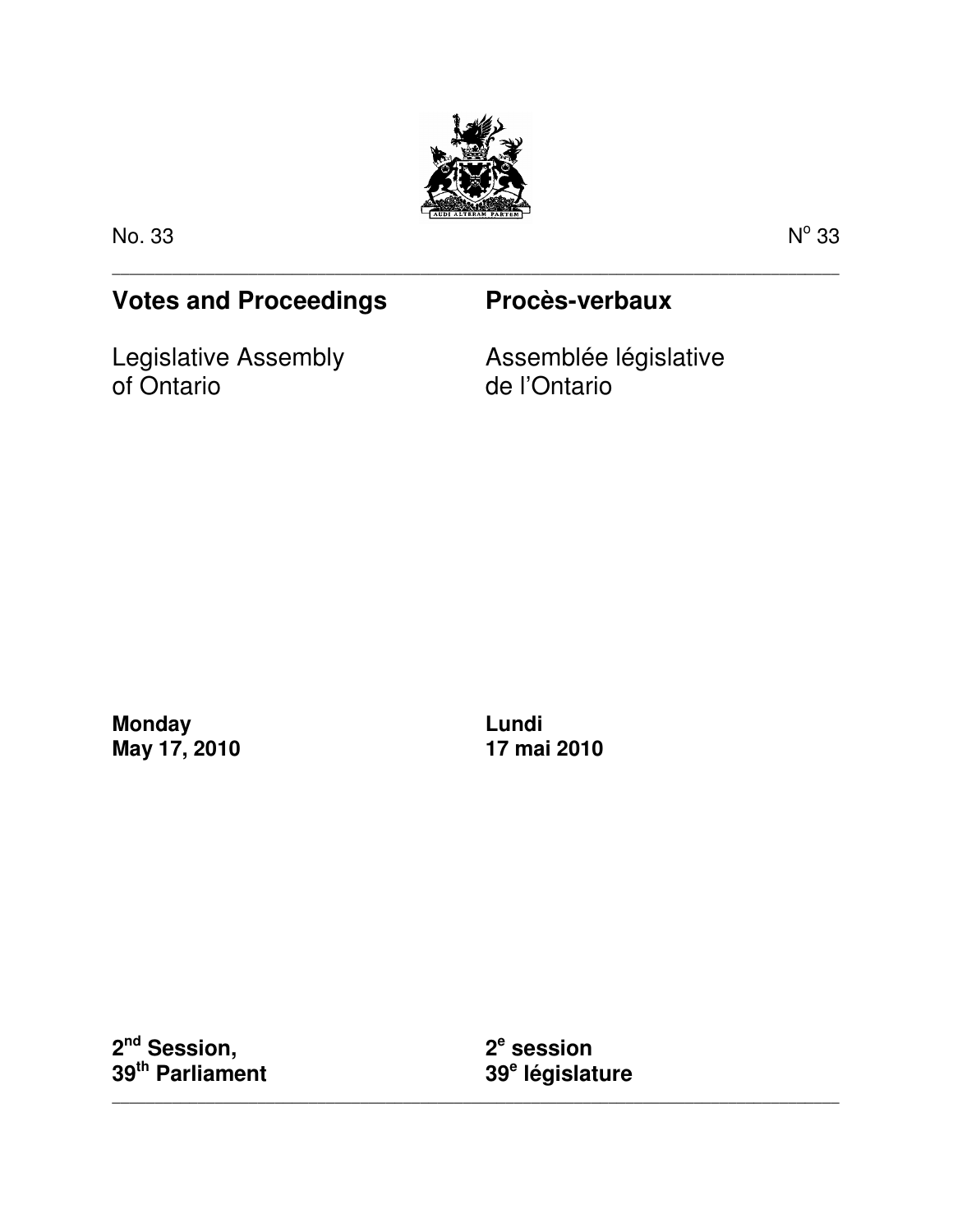# **PRAYERS PRIÈRES 10:30 A.M. 10 H 30**

# **ORAL QUESTIONS QUESTIONS ORALES**

The Speaker addressed the House as follows:- Le Président s'adresse à l'Assemblée comme

suit:-

I have had the privilege of serving in this chair since November 28, 2007, but I regret to say that today's Question Period was characterized by one of the worst displays of deportment in the 39th Parliament. Members on both sides of the House contributed to this state of affairs.

To paraphrase a member who wrote to me earlier today, I ask members to remember that they were elected to govern the province, and to accept that both Her Majesty's loyal opposition and the government have legitimate roles to play in our parliamentary system.

I do not want to see a repetition of today's behaviour in the rest of the current Parliament, so I implore all members to use more temperate language in this place.

While members of the House are protected by parliamentary privilege, they should exercise some restraint when making allegations and comments on the conduct of citizens of this province. To quote from an April 2, 2003 ruling of Speaker Milliken of the Canadian House of Commons:

Speakers discourage members of Parliament from using names in speeches if they are speaking ill of some other person because, with parliamentary privilege applying to what they say, anything said that is damaging to the reputation or to the individual ... is then liable to be published with the cover of parliamentary privilege and the person is unable to bring any action in respect of those claims.

In addition, the use of suggestive language or innuendo with regard to individuals, as members on both sides of this House did today, can provoke an angry response which, as happened today, inevitably leads to disorder.

I am asking all members to exercise more responsibility in the future and to not abuse the wonderful privilege of freedom of speech that they enjoy. This applies equally to members hurling insults toward other members and making personal attacks. As I have said previously, I believe that each and every member in this House is capable of a higher standard.

\_\_\_\_\_\_\_\_\_\_\_\_

\_\_\_\_\_\_\_\_\_\_\_\_

The House recessed at 12:20 p.m. À 12 h 20, l'Assemblée a suspendu la séance.

# **1:00 P.M. 13 H**

The House observed a moment of silence in remembrance of Private Kevin Thomas McKay of the  $1<sup>st</sup>$ Battalion Princess Patricia's Canadian Light Infantry.

\_\_\_\_\_\_\_\_\_\_\_\_

# **REPORTS BY COMMITTEES RAPPORTS DES COMITÉS**

Mrs. Albanese from the Standing Committee on Finance and Economic Affairs presented the Committee's Report which was read as follows and adopted:-

M me Albanese du Comité permanent des finances et des affaires économiques présente le rapport du comité qui est lu comme suit et adopté:-

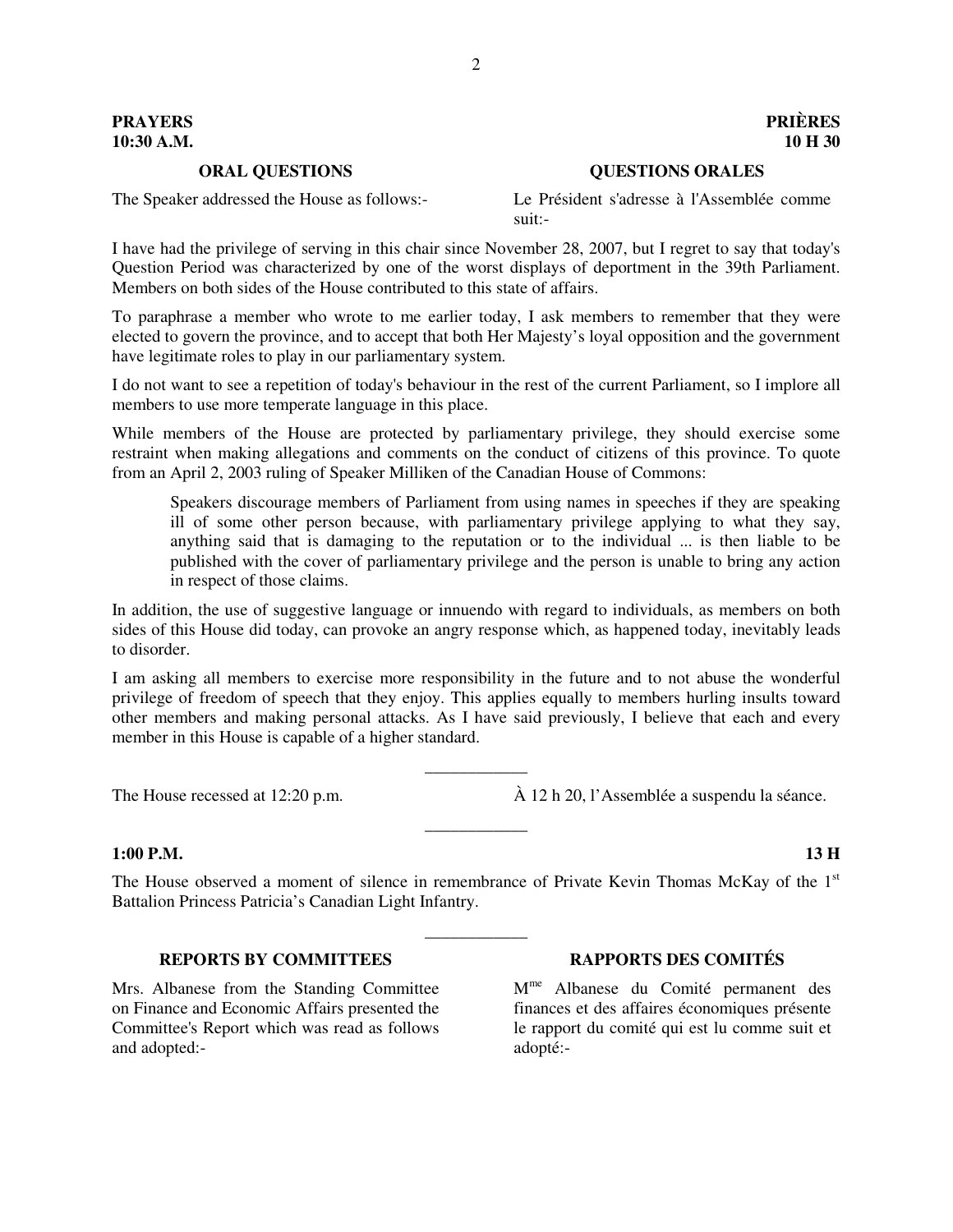Your Committee begs to report the following Bill without amendment:-

Bill 44, An Act to implement the Northern Ontario energy credit.

Pursuant to the Order of the House dated May 10, 2010, the Bill is Ordered for Third Reading.

The following Bills were introduced and read the first time:-

Bill 68, An Act to promote Ontario as open for business by amending or repealing certain Acts. Hon. Ms. Pupatello.

Bill 69, An Act to amend the Building Code Act, 1992 to require carbon monoxide detectors in all residential buildings. Mr. Hardeman.

Bill 70, An Act to amend the Human Rights Code respecting gender identity. Ms. DiNovo.

Bill 71, An Act to amend the Labour Relations Act, 1995 to increase the rights of members of trade unions and the duty of trade unions to disclose financial information. Mr. Hillier.

Votre comité propose qu'il soit permis de faire rapport sur le projet de loi suivant sans amendement:-

Projet de loi 44, Loi mettant en oeuvre le crédit pour les coûts d'énergie dans le Nord de l'Ontario.

Conformément à l'ordre adopté par l'Assemblée le 10 mai 2010, ce projet de loi est ordonné pour la troisième lecture.

# **INTRODUCTION OF BILLS DÉPÔT DES PROJETS DE LOI**

Les projets de loi suivants sont présentés et lus une première fois :-

Projet de loi 68, Loi favorisant un Ontario propice aux affaires en modifiant ou en abrogeant certaines lois. L'hon. Mme Pupatello.

Projet de loi 69, Loi modifiant la Loi de 1992 sur le code du bâtiment pour exiger l'installation de détecteurs de monoxyde de carbone dans tous les bâtiments servant à l'habitation. M. Hardeman.

Projet de loi 70, Loi modifiant le Code des droits de la personne en ce qui concerne l'identité de genre. M<sup>me</sup> DiNovo.

Projet de loi 71, Loi modifiant la Loi de 1995 sur les relations de travail pour accroître les droits des membres des syndicats et l'obligation des syndicats de divulguer des renseignements financiers. M. Hillier.

**PETITIONS PÉTITIONS** 

Petition relating to stopping the 13% combined sales tax (Sessional Paper No. P-8) Mr. Bailey and Mr. O'Toole.

\_\_\_\_\_\_\_\_\_\_\_\_

Petition relating to cuts to frontline healthcare at pharmacies (Sessional Paper No. P-52) Mr. Bailey, Mr. Klees and Mr. O'Toole.

Petition relating to working with Ontario pharmacists to find a solution to reduce the cost of drugs (Sessional Paper No. P-56) Mr. Klees.

Petition relating to liberation treatment for sufferers of multiple sclerosis (Sessional Paper No. P-60) Ms. Jaczek.

Petition relating to putting a moratorium on any Renewable Energy Approvals for the construction of industrial wind farms (Sessional Paper No. P-75) Mr. Arnott.

\_\_\_\_\_\_\_\_\_\_\_\_